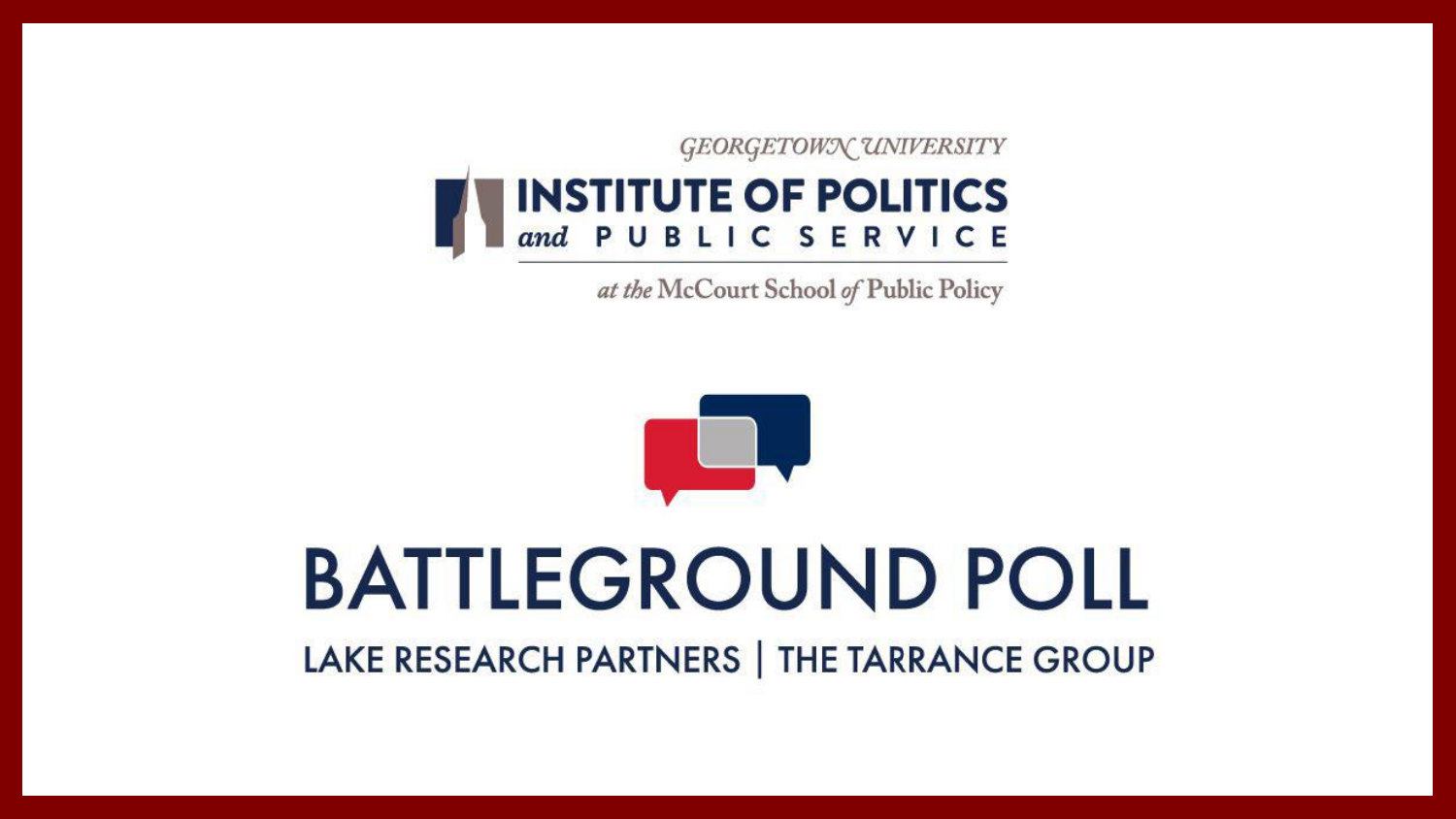## **Do you feel things in the country are going in the right direction, or do you feel things have gotten off on the wrong track?**



THE TARRANCE GROUP LRP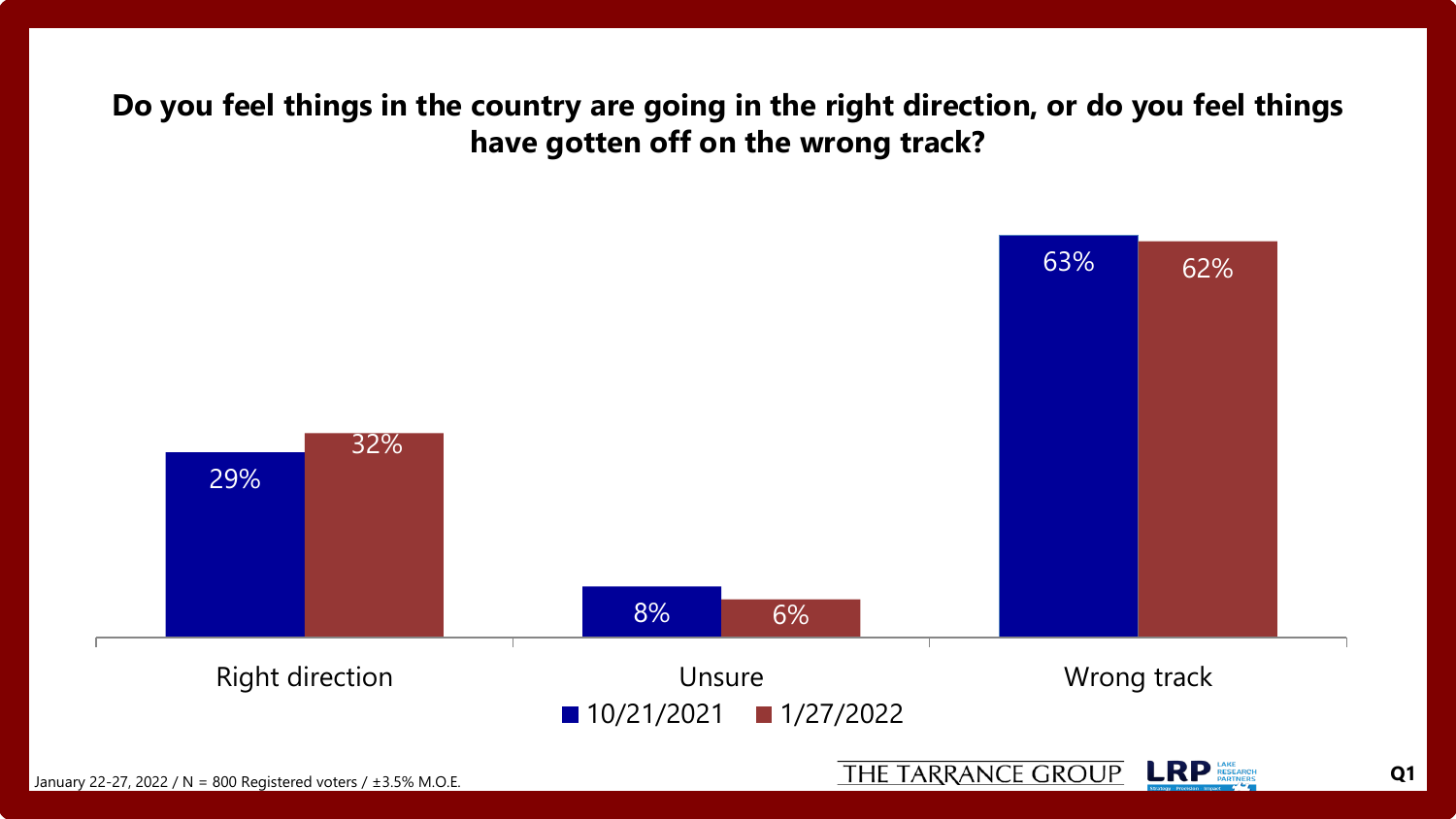**Now I would like to read you a list of issues that some people have said are important to them. Please listen as I read the list and tell me which one issue you think is most important to you personally.** 



THE TARRANCE GROUP **LRP** RESEARCH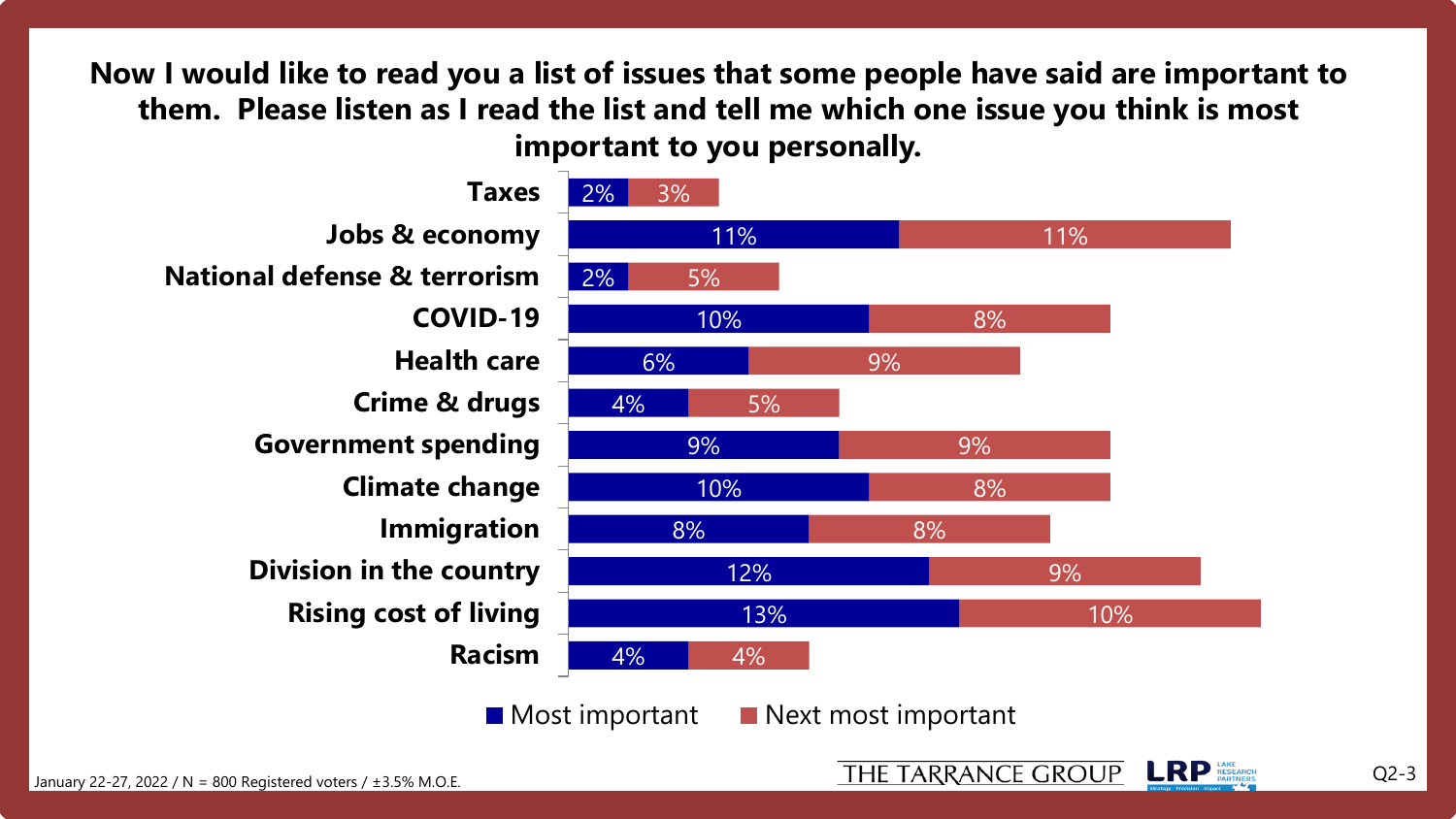**In general, since the beginning of the COVID-19 health crisis, do you think politics has been: More civil, less civil, or about the same since the advent of the COVID-19 health crisis?**



**LRP** RESEARCH THE TARRANCE GROUP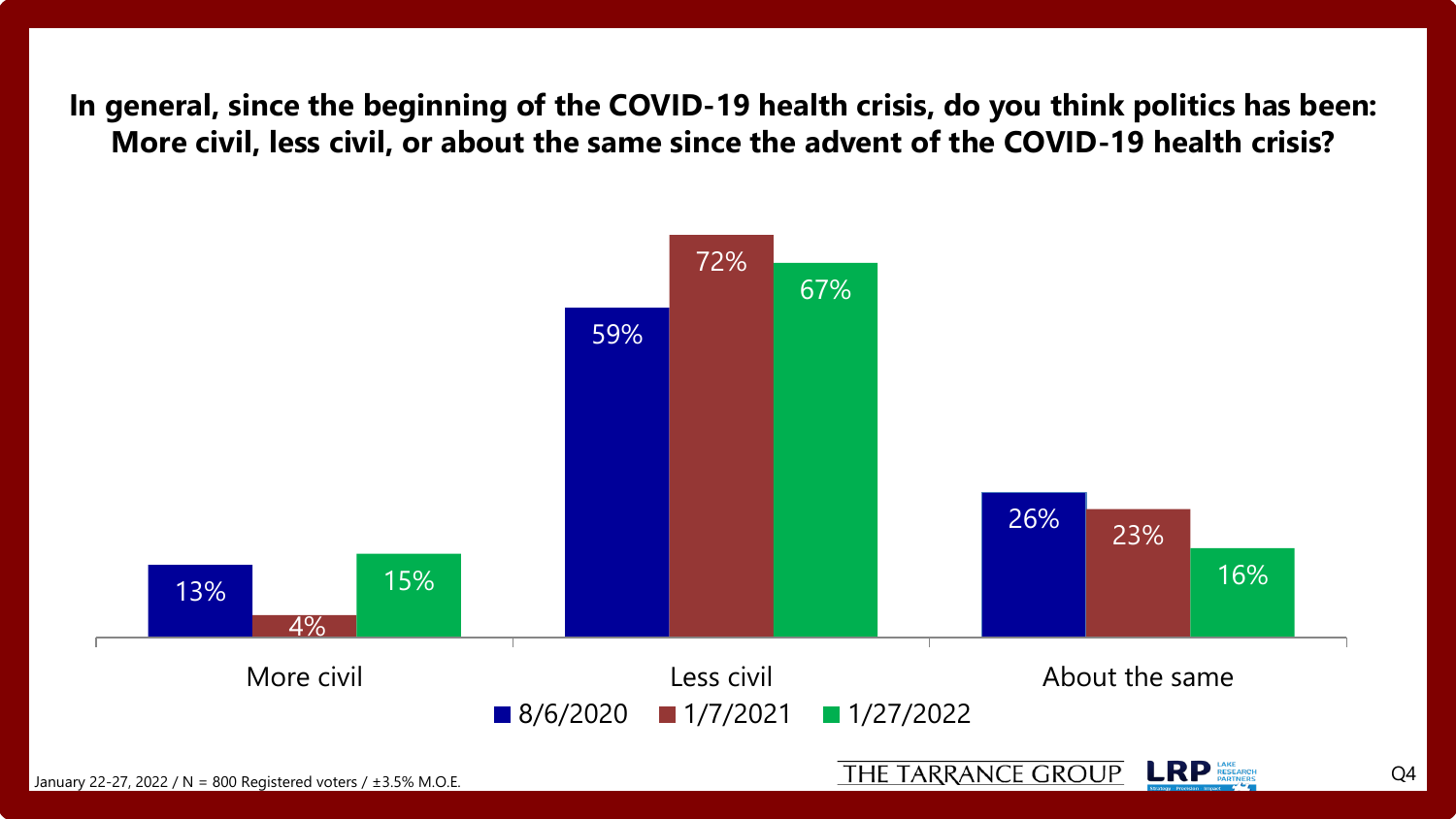**In general, since Joe Biden has become President, do you think politics has been: More civil, Less civil, OR About the same since before he became President?**





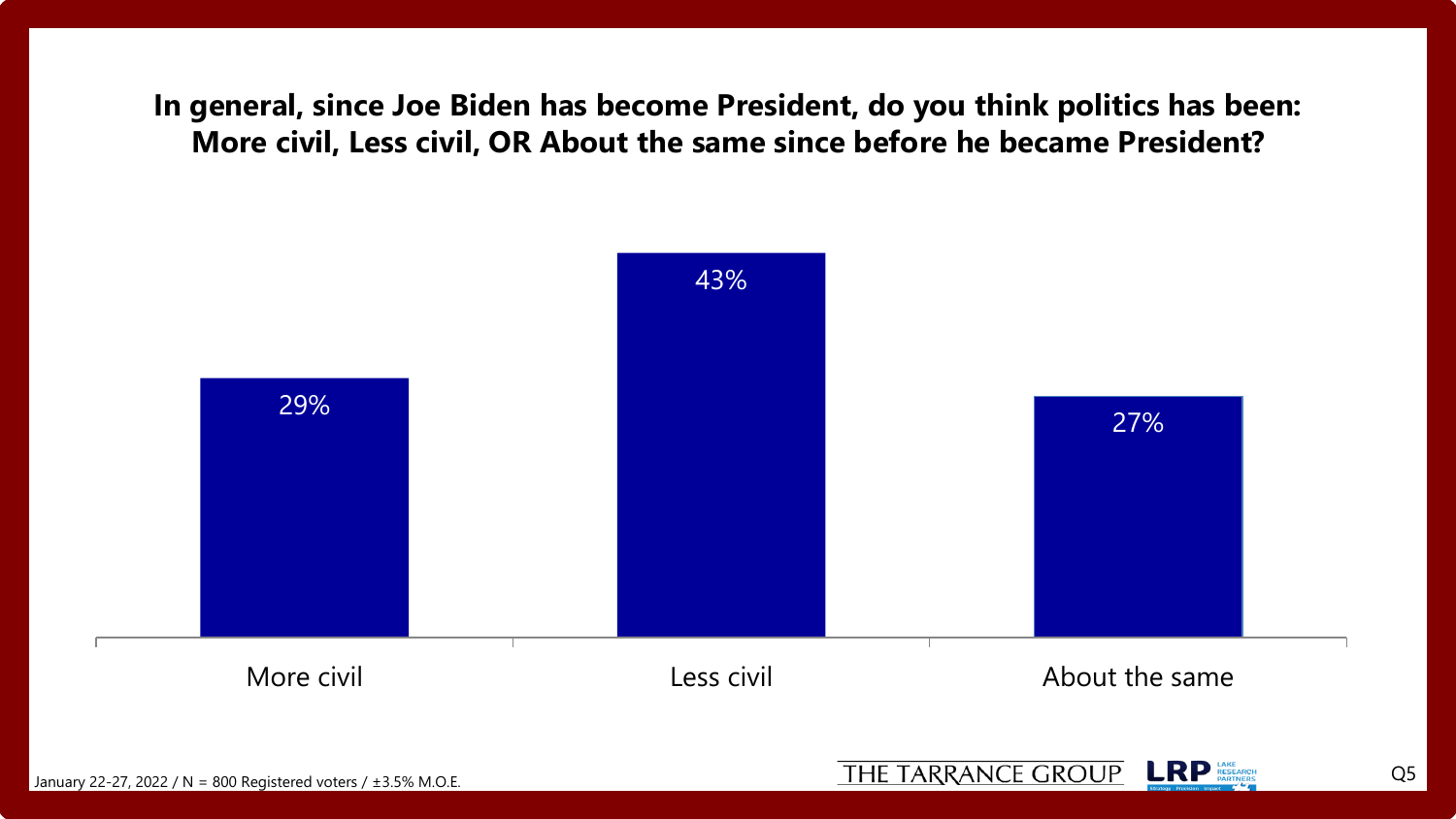**Now, I want to ask you for a moment about the events of January 6, 2021. Based on what you know, do you think the events of January 6 made it more likely or less likely that the country will have violent political protests in the future?** 



Q6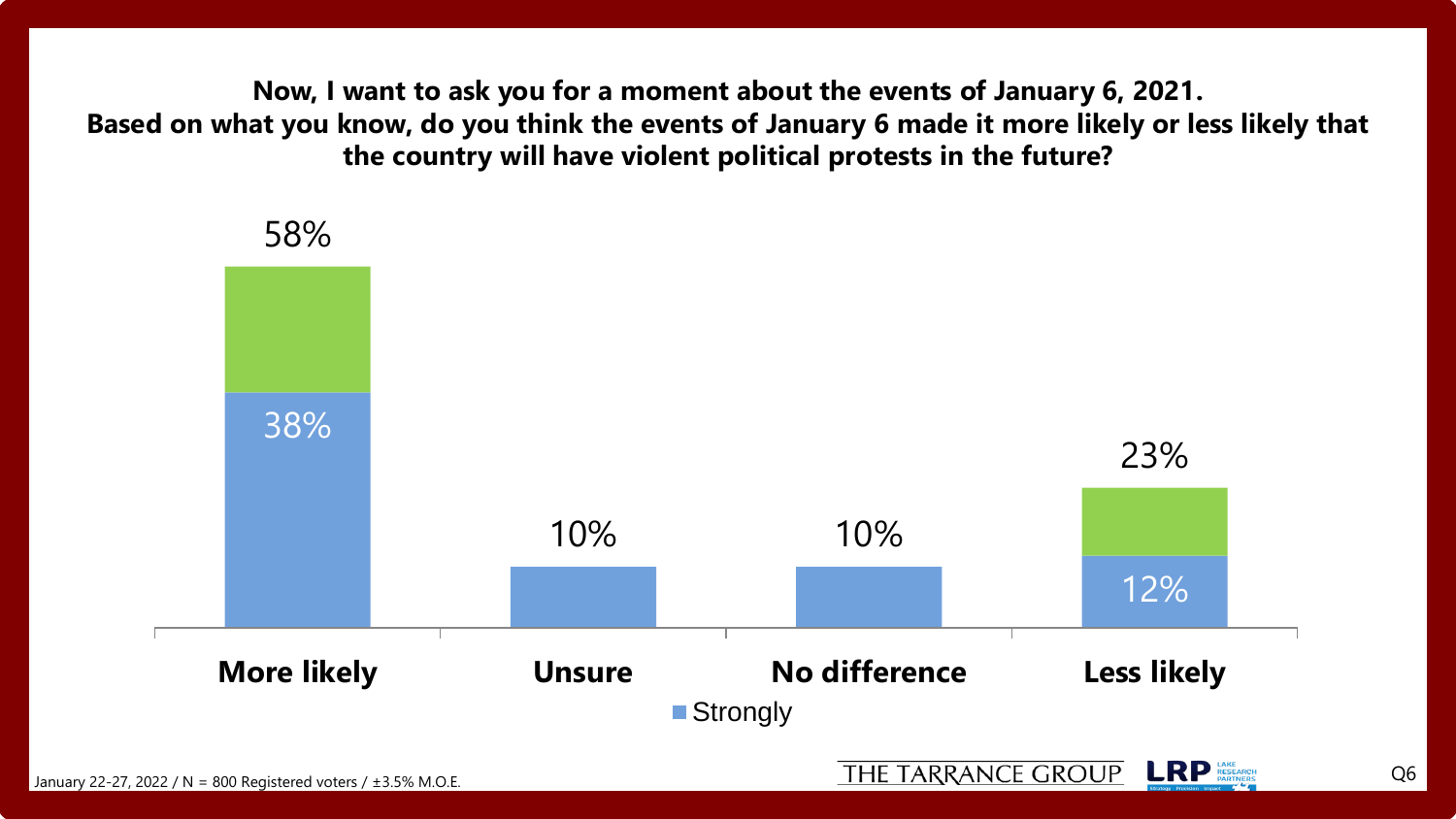**Now I am going to read you a list of values. When thinking about our leaders, please tell me which value is the most important to you.** 



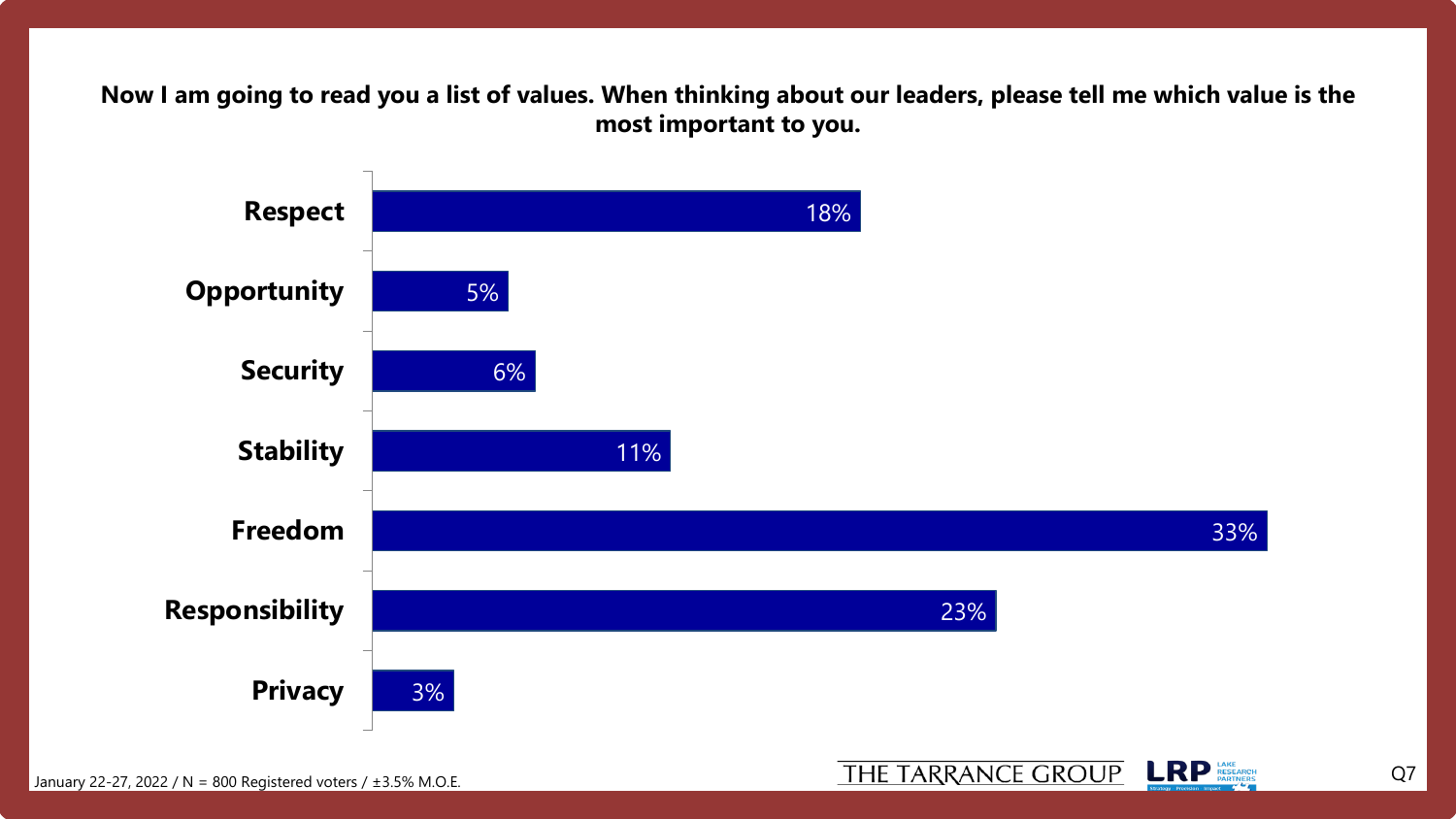**Now, I am going to mention several items. For each one, please tell me if you have a lot, some, a little, or no respect for that particular person or organization.** 



January 22-27, 2022 / N = 800 Registered voters /  $\pm$ 3.5% M.O.E.

Q8-20

**LRP** RESEARCH

THE TARRANCE GROUP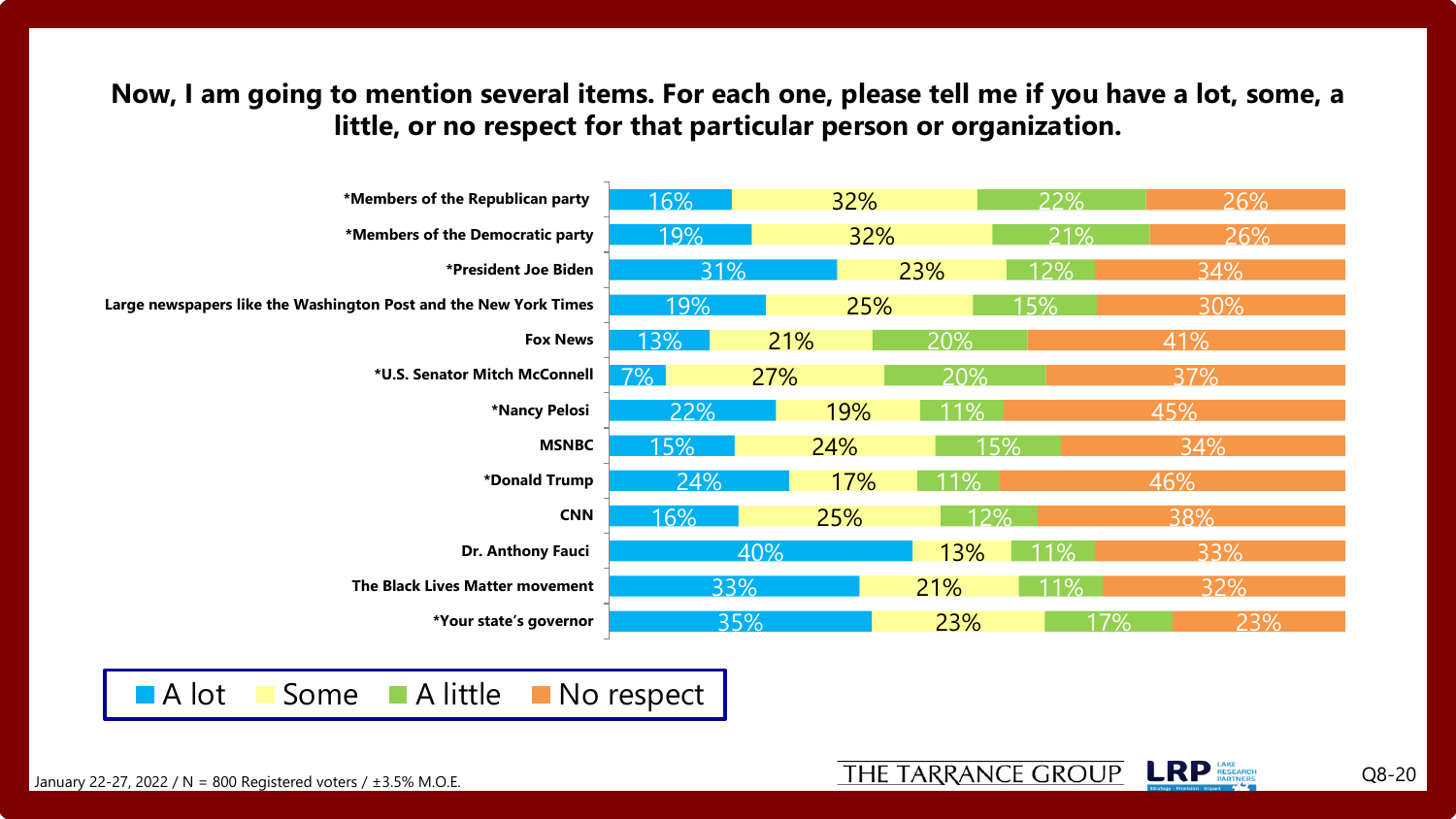**On a scale of 0 to 100, where "0" is there is no political division in the country and where "100" is political division on the edge of a civil war, where would you rank the level of political division in the country?**

Apr 2019: Mean: 70.80

Oct 2019: Mean: 67.23

Jan 2021: Mean: 76.01

Jun 2021: Mean: 73.97

Oct 2021: Mean: 72.96

Jan 2022: Mean: 70.36



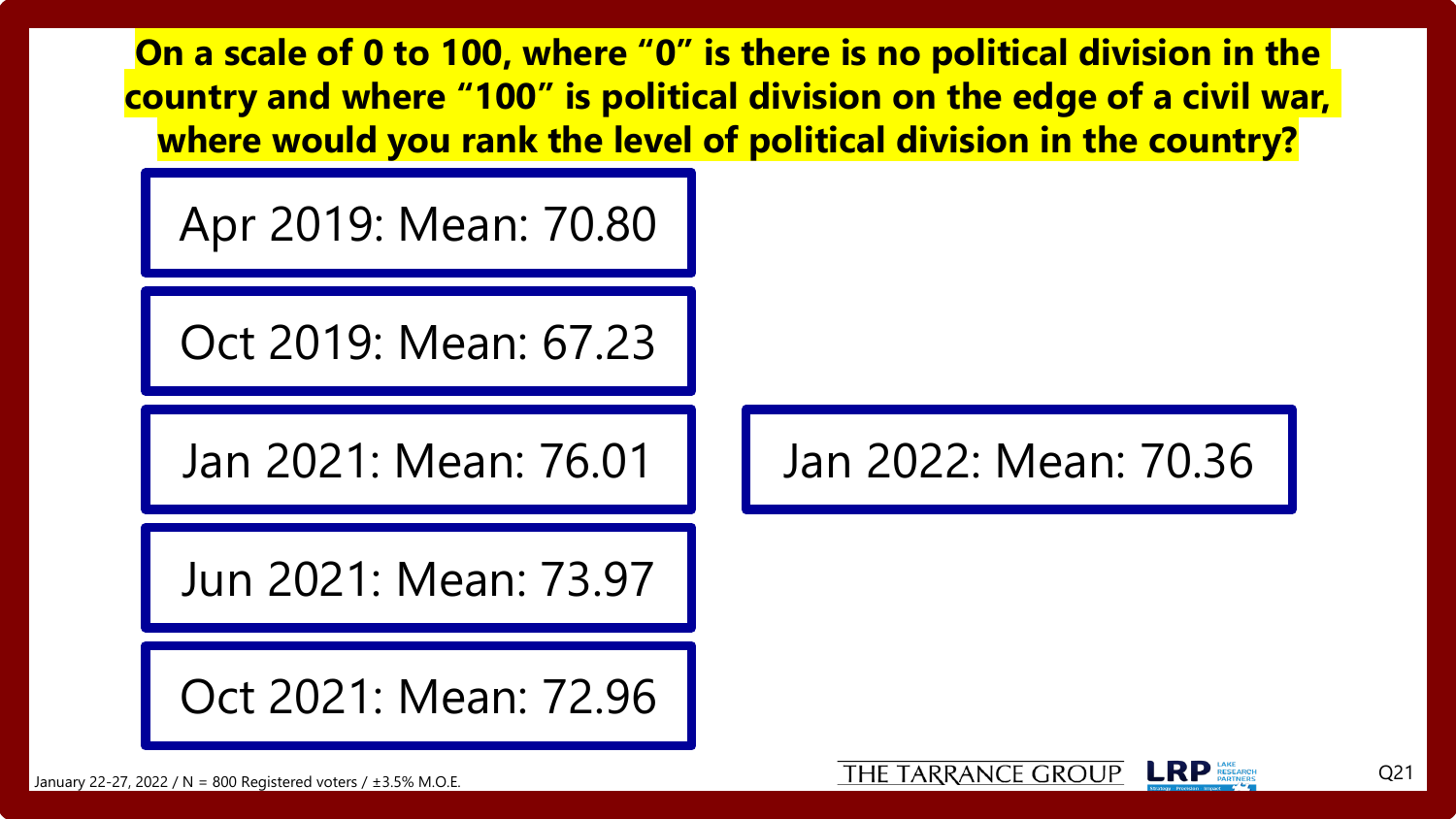**On a scale of 0 to 100, where "0" is there is no political division in the country and where "100" is political division on the edge of a civil war, where would you rank the level of political division in the country?**



Q21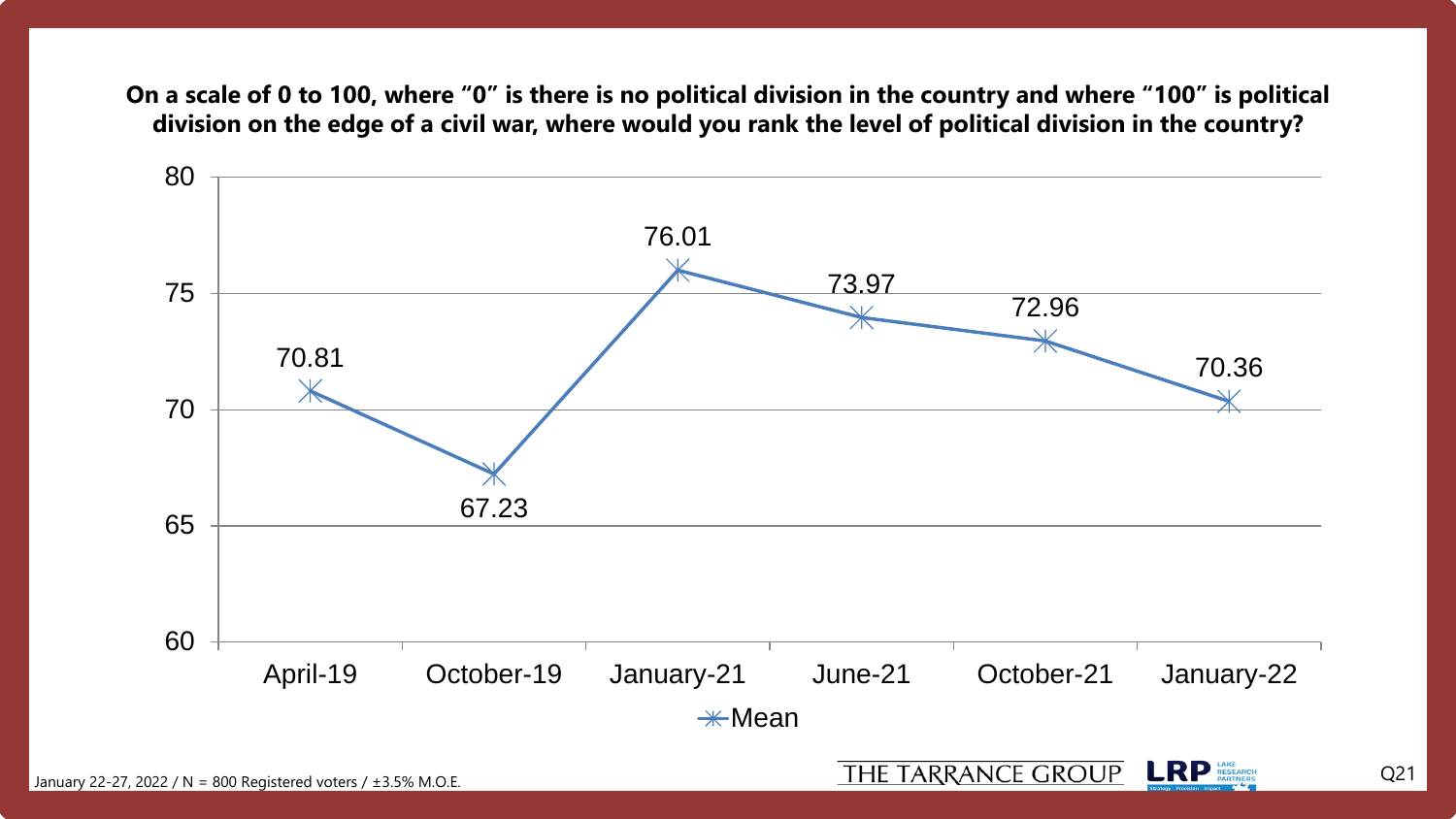**Now, please think ahead to one year from now…**

**On a scale of 0 to 100, where "0" is there is no political division in the country and where "100" is political division on the edge of a civil war, where would did you think the level of political division will be one year from now?**



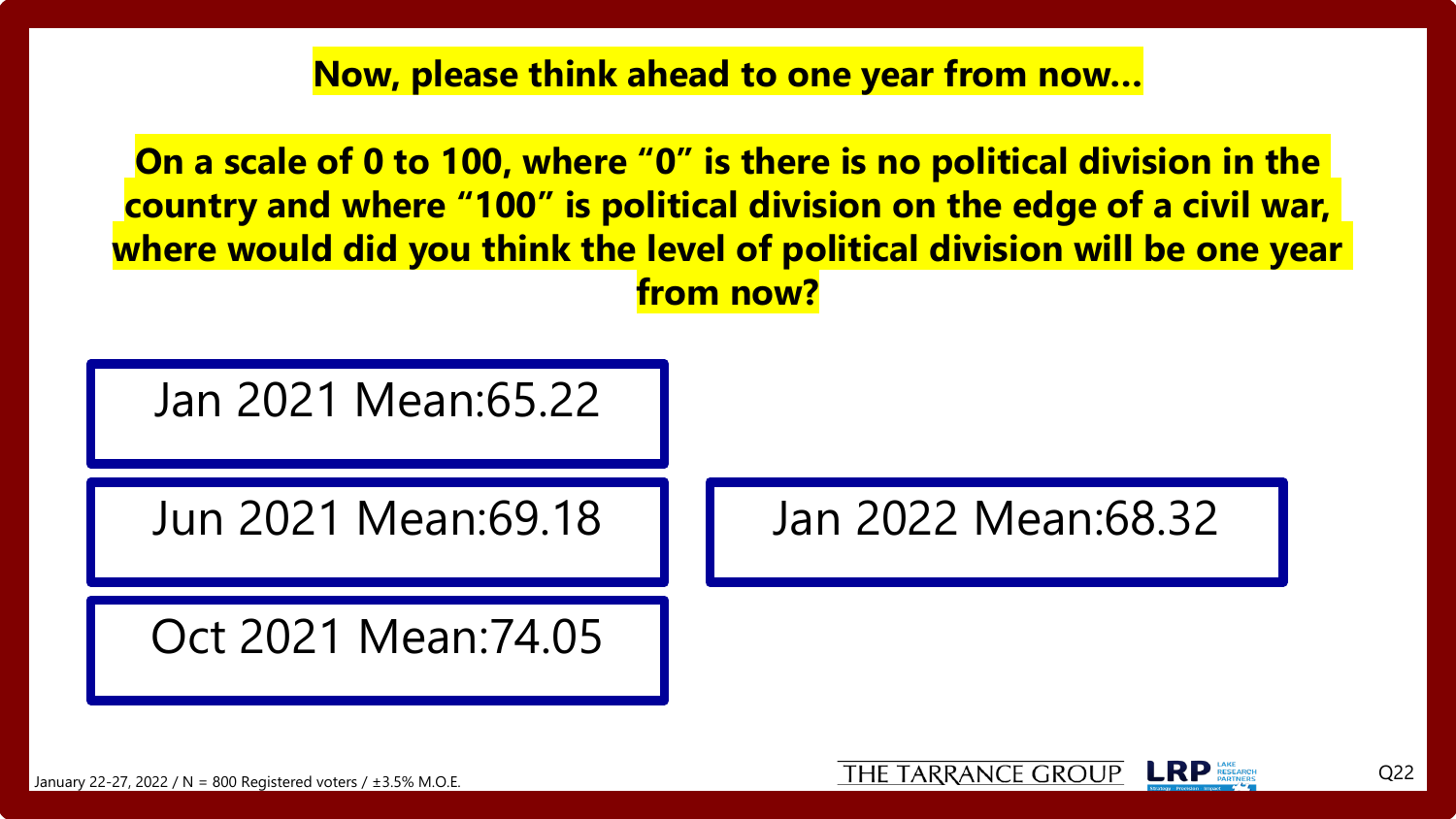**On a scale of 0 to 100, where "0" is there is no political division in the country and where "100" is political division on the edge of a civil war, where would you rank the level of political division in the country?**